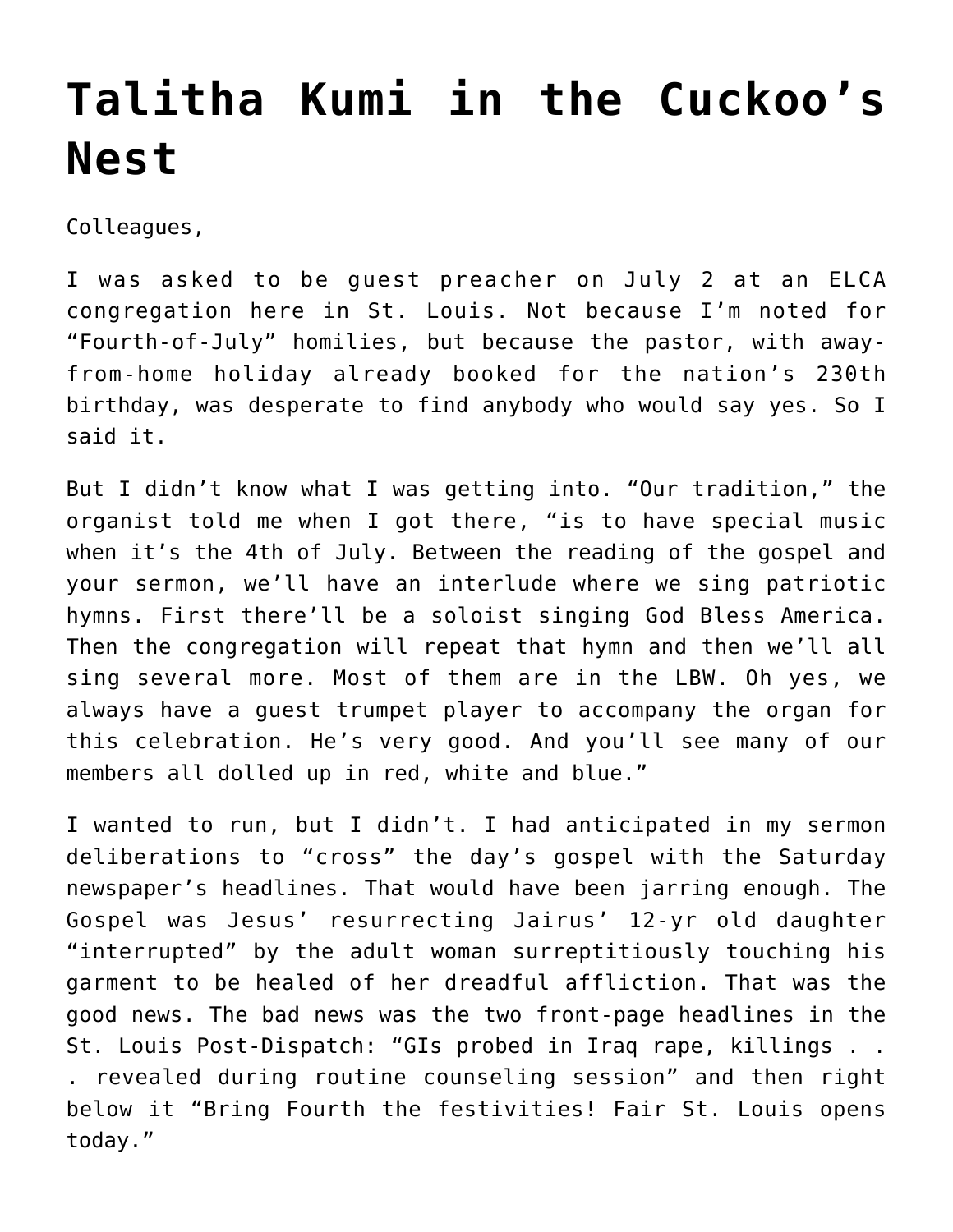The disconnect between these two headlines with each other–rape and murder and then celebrate, both predicated to birthdaycelebrating America–is as cavernous as is the disconnect between them and the day's Gospel. What was the headline-writer thinking when he pasted the two of them together? Probably no more than most of us readers did when we read them. "Oh, that's awful, but . . . it is the 4th of July. So we'll go with the second headline." Reminded me of Milton Mayer's stellar book "They Thought They were Free: The Germans 1933-45." Amazon.com commentators say this about it:

*Mayer gives us a chilling look at Nazi Germany through conversations and interviews with ten self-described 'little men', who were all members of the party. The men tell of their beliefs and experiences during the years of the Third Reich. We hear them, in their own words, make their excuses and justifications and evasions, but the same question will not stop coming up in our minds: "What would I have done?" In some ways the scariest aspect of the book is how normal the men seem to be. Their Nazi beliefs are somehow more frightening as they do not come from high ranking officials like Himmler and Goebbels, but rather from ordinary civilians. To a man, they declared that their days under Hitler were the best in their lives. I found the parallels with current day America to be much too close for comfort. This book will open your eyes as to how totalitarianism is welcomed by the mass of people if the media support it, and the economy is good.*

I didn't refer to Mayer in the sermon, but you ThTh folks can think about it. I do remember one quote when I read his book years ago. One of his 10 "average Joes (Johanns)" said something like this: "Yes, Hitler did do some awful things. The first ones were small, but I didn't protest then. Next time he did something worse, but since I'd remained silent the previous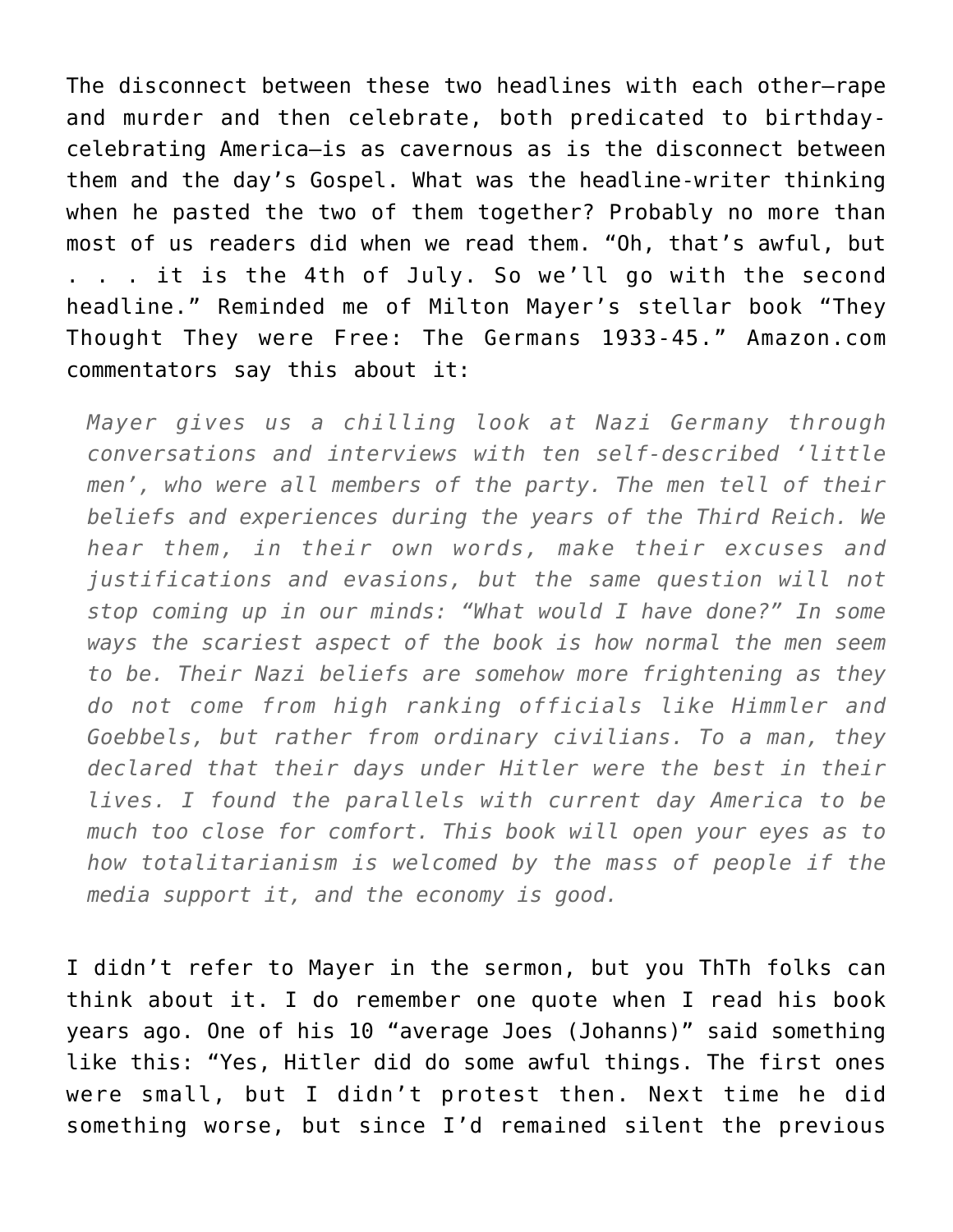time, this even worse action didn't seem THAT much worse, so I did nothing. Finally the awful things just rolled by me."

"GIs probed in Iraq rape, killings." It just rolls by. This is NOT God blessing America. Au contraire.

Here's what I tried to do in the sermon.

When the patriotic singing ended I began by saying that it would be jarring to cross the Gospel (read 10 minutes earlier) with the America texts we'd just been singing. But that was what their pastor asked me to do for them: to link the mark 5 text to the text of our own lives on this 4th of July weekend 2006. Most of us DID indeed know that the "alabaster cities gleaming" may perhaps have been true a century ago when these hymns were written, but that just in our own town of St. Louis there are stretches of wasteland that are anything but alabaster. Lots of things are not gleaming in America today. The hymns may reflect our nostalgia, but our nation–like those two women in the text–is afflicted with sickness. We need "talitha kumi."

I then read the newspaper headlines out loud. Is that sickness, or what? And the two headlines side-by-side. Is that schizophrenia, bi-polar, or what?

I had previously decided to go with mental illness as the metaphor for our national malady–and also that of us here this morning–torn between our habitual patriotism and the realities of such a headline all on the same weekend. And I opted for the title of Ken Kesey's book/play of days gone by "One Flew Over the Cuckoo's Nest" for my illness metaphor, reminding the congregation that in that play you couldn't tell who was crazy and who was not. Not only among the patients, but also among the staff of the mental hospital. You expect the patients to be crazy and the staff to be sane, but in this Cuckoo's Nest that line zig-zagged through both groups. So who's crazy, who's sane,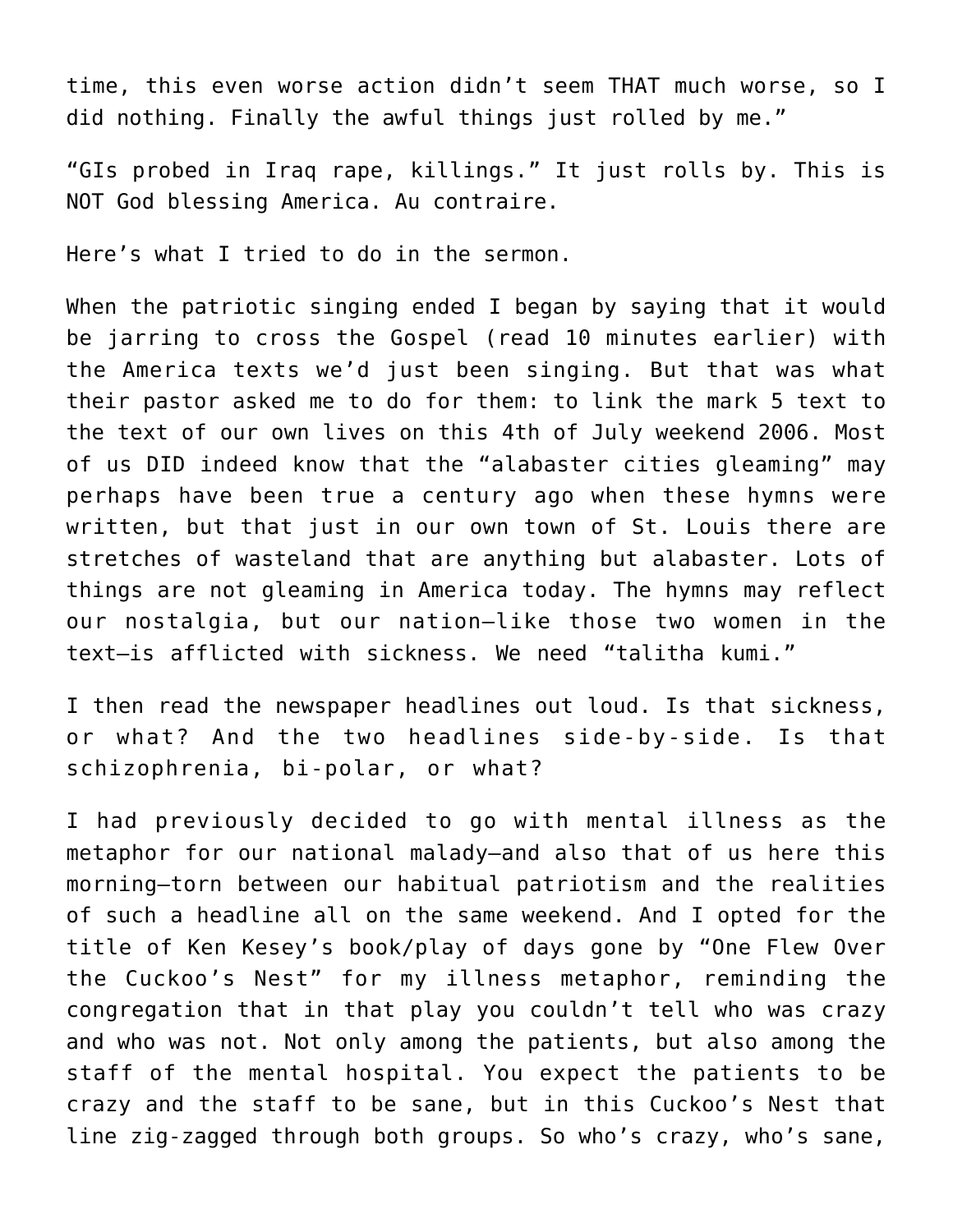in our national life? Hard to tell. You thought whatzisname was the "good guy," sane (the Latin word for healthy), and his naysayers were crazy. But then out comes this new revelation, and the zig-zag shifts. The cuckoo's nest for all of us US citizens is not that "some" are crazy, but that often you can't tell who is, who isn't.

So let's take Jesus' "sane" words "Talitha kumi," and cross them to our cuckoo's nest.

Talitha Kumi in Our Cuckoo's Nest.

Perhaps you don't think our national scene is a cuckoo's nest. I won't argue.

But we all have our personal versions: Where's your cuckoo's nest, where it's just crazy?

Your own daily life. Your family. The neighbors. The workplace. Just inside your head.

Sane/insane means healthy/sick. Talitha kumi are Jesus' words for getting from crazy to sanity.

In Kesey's Cuckoo's nest, both the patients and the staff survived (if I remember it right) by creating little "oases of sanity" where they could "live" in the otherwise insane world of the mental hospital.

That's almost a Biblical insight. Right out of today's text. Jesus does not bring healing to the masses. Only in the corner of Jairus' home does sanity happen. Neighbors who laughed at him are excluded from this oasis. Ditto for the older woman. Right in the middle of the mob, she touches Jesus and there's an oasis in the desert, her desert.

"Daughter, your faith has made you well, go in peace, and be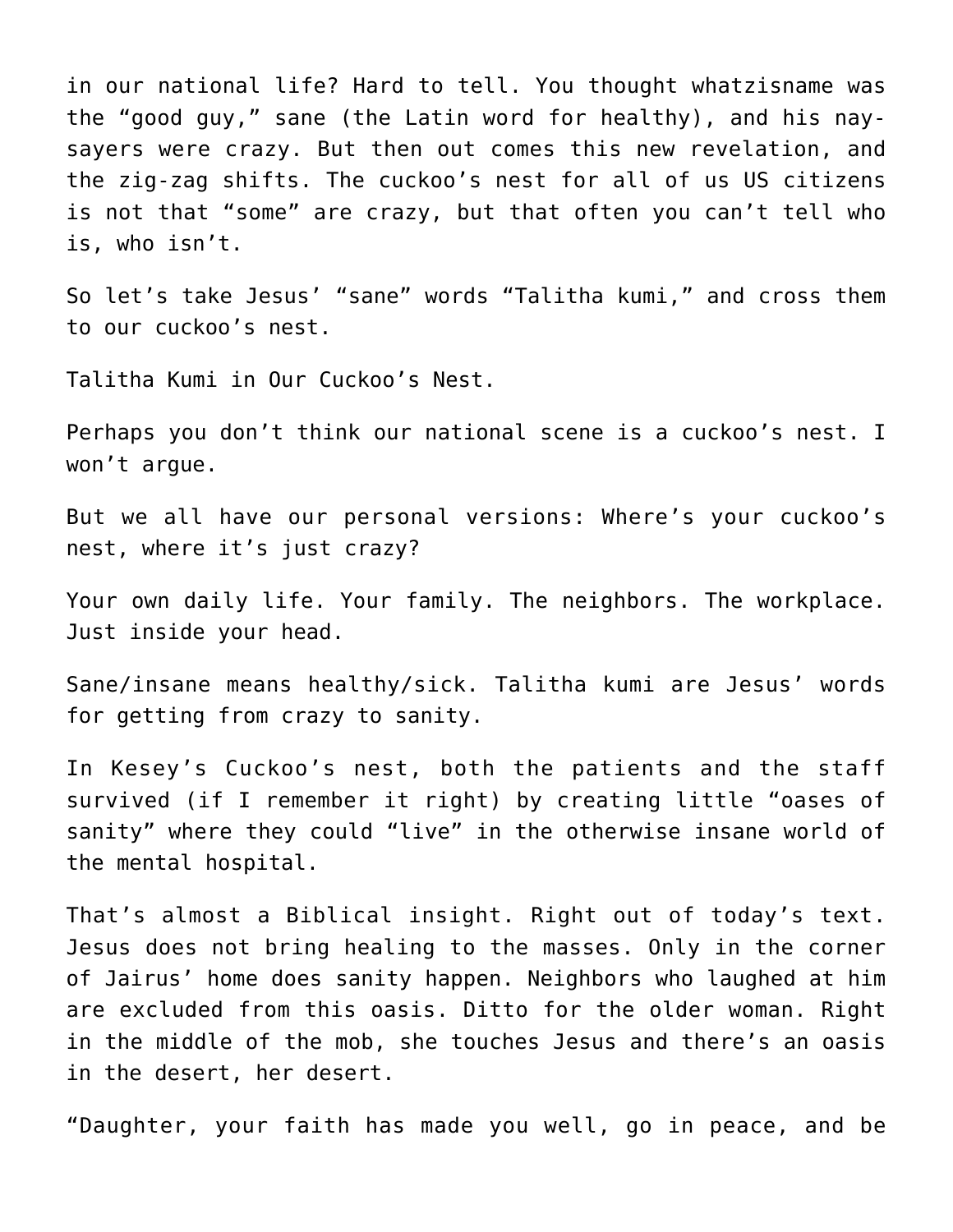healed of your disease." Sanity after the insanity of many doctors and all her money. And fundamental to it all, Jesus' "Peace," namely, God-relationship-sanity healing the hemorrhaging of God-disconnect insanity.

But let's take it one step at a time. [Herewith the Crossings paradigm]

The Bad News–

- 1. The cuckoo's nest in Mark 5: Both of the afflicted are women. Both suffering. Point of death for one. Papa desperately begging. Insanity zig-zagging through their lives.
- 2. The heroes in the story are ones whom Jesus links to "faith." But not so the crowds, even the klutzy disciples, worst of all those who "laugh at" Jesus' therapeutic analysis. His own depth-diagnostic term is "fear," the antithesis of faith. That's the temptation confronting Jairus, and the afflicted woman. In fear, driven to trust all other kinds of M.Ds for sanity and distrust the genuine healer.
- 3. Distrusters wind up "put outside." No oasis for them. Just more insanity. Eternal cuckoo's nest. Total Goddisconnect. Permanent.The Good News–
- 4. The Healer, peace-creator, the Sanitizer. The oasiscreator. The craziness of God's son to join the crazies in the cukcoo's next. He sweet-swaps the unhealth/insanity of both women for his healing sanity. What's all involved in that transfer, of course, is Good Friday and Easter. Twice the reference to touch, the point of that sweet-swap transfer. Jesus gets their infections; they his health.
- 5. "Fear not, only trust." Faith in Christ replaces fear's inverse kind of faith that trusts other clinicians for coping with the cuckoo's nest. What's the nature of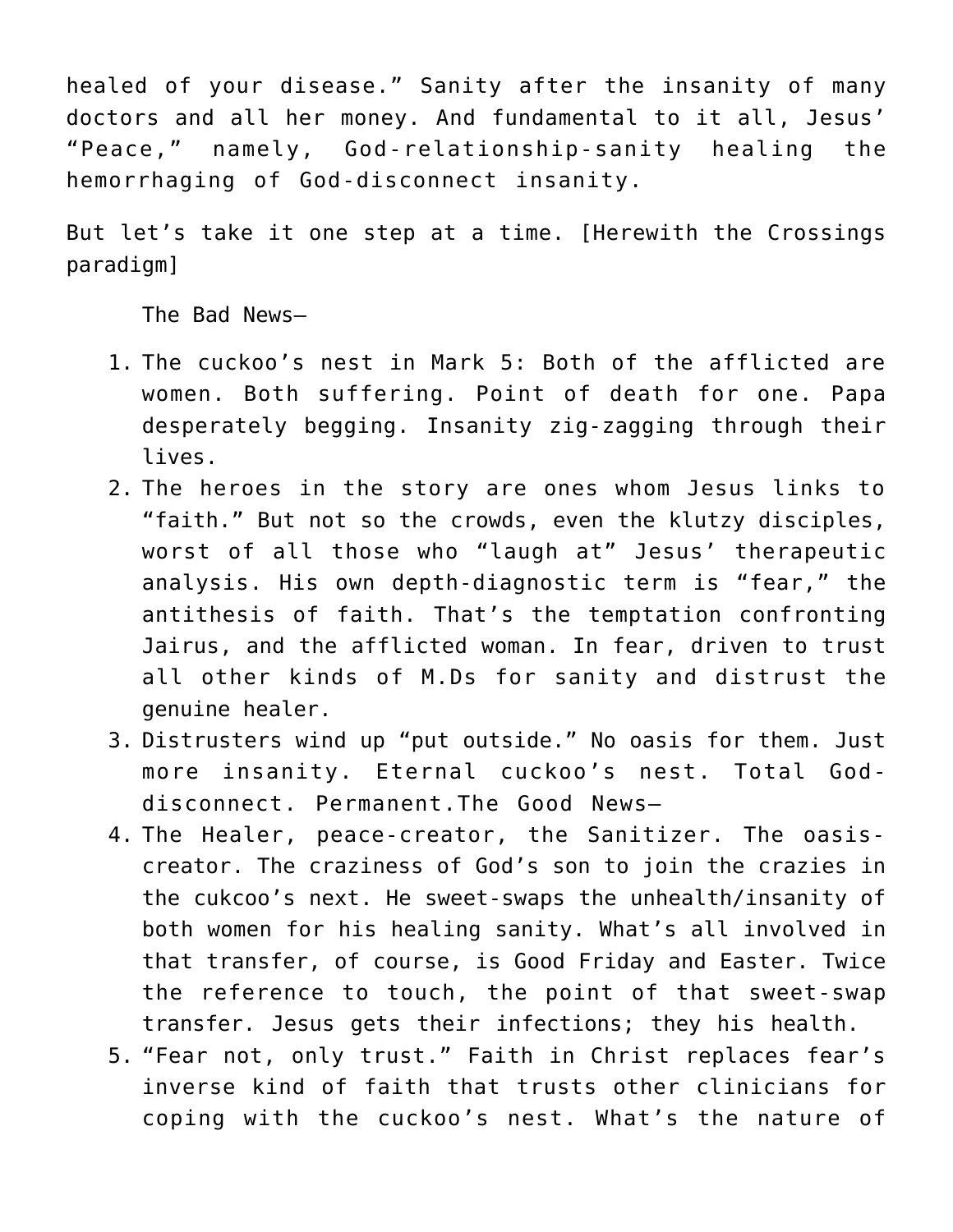"faith" in this text? The faith Jesus commends is a) confidence that Jesus CAN provide the help, and b) that He WILL DO IT for me, unclean, near death tho I be.

6. Back into crowd of daily life, living from the corner of sanity, the Christ oasis. Living by Christ's continuing "Talitha kumi" in the cuckoo's nest.

Crossing over to us folks here this morning at X-Lutheran Church:

- 1. Pick your own cuckoo's nest. Where sickness, even insanity, seems to be in charge. Your own begging. Helpless. Maybe even 12 yrs already. Or a whole lifetime.
- 2. How "natural" to respond with fear. [Terrorists know the power of fear. Are they not winning? What drove those GIs to rape and murder? Is Iraq a cuckoo's nest or what? Is the USA?] But to be driven by fear disconnects us from Christ. It's really that simple. Either "fear or faith." He says so. But fear is not something you can exorcise on your own. Outside help is needed, big help.
- 3. When fear invades our Christian hearts, it puts us "outside." Cut off from Christ's oasis. Permanent cuckoo's nest.Getting healed:
- 4. Jesus comes to our cuckoo's next. The Healer, peacecreator, the Sani-tizer. Who sweet-swaps our unhealth/insanity for his healing sanity. What's all involved in that transfer, of course, is Good Friday and Easter. Twice the reference to touch, the point of that sweet-swap transfer.
- 5. Today he's in our cuckoo's next too, offering us that touch once more to unload our frazzled selves and come into his oasis. His offer: Fear not; just trust. Namely, "just" trust me. Touch me and keep touching. Faith puts us in God's oasis. From that oasis we too can cope with the insanity around us–even inside us. He even makes that